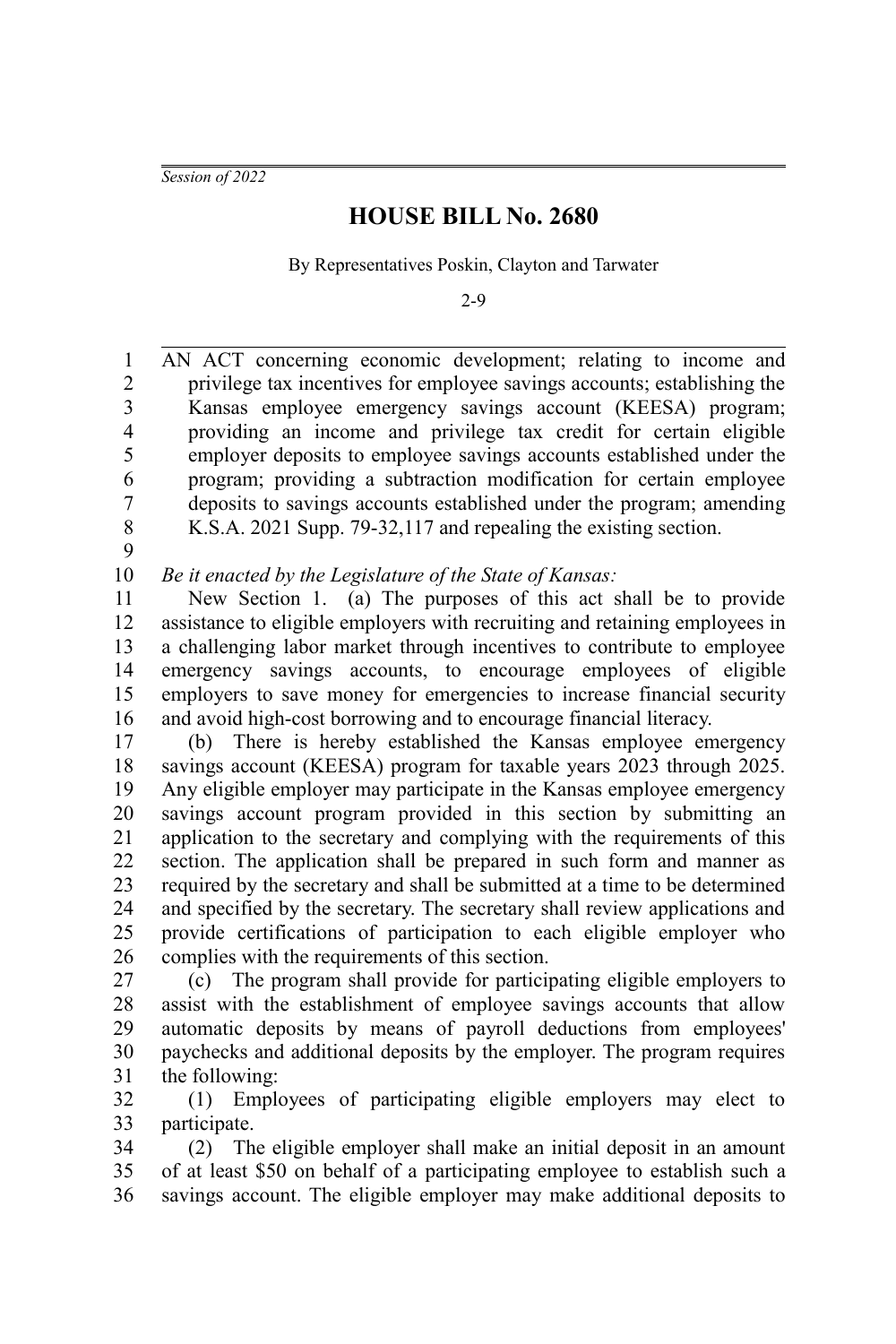employees' savings accounts based on matching funds or other amounts as determined by the employer. 1 2

(3) Pursuant to a written authorization by a participating employee, the eligible employer shall withhold or deduct any portion of such employee's wages in the amount specified on the authorization form by a payroll deduction to be deposited into such employee's savings account established pursuant to this section and make deposits of such amounts to such employee's savings account. Any such written authorization may be withdrawn or modified by such employee upon providing written notice of withdrawal or modification to the eligible employer. No administrative fees or charges shall be assessed for costs incurred in making such deductions. 3 4 5 6 7 8 9 10 11 12

(4) The employee savings accounts shall be federally insured savings accounts established and maintained at a federally insured bank, savings bank, savings and loan association or credit union. The savings accounts shall offer online and mobile banking access. 13 14 15 16

(5) The owner or account holder of such savings account shall be the employee for whom the savings account was established. The eligible employer shall not attempt to restrict the use of any moneys in employees' savings accounts established pursuant to this section. 17 18 19 20

(6) The eligible employer shall offer a mobile application that notifies employees of payroll deposits and provides financial literacy tools and educational materials to learn about saving for emergencies, establishing savings goals and budgeting. 21 22 23 24

(7) On or before January 31 each year, the eligible employer shall provide to each participating employee notice of such employee's total deposits by means of payroll deductions made to such employee's savings account during the prior taxable year. 25 26 27 28

(d) Each participating eligible employer shall annually report to the secretary the following: (1) The number of employee savings accounts newly established during the preceding year; (2) the amounts of initial deposits made by the employer during the preceding year; (3) the number of participating employees during the preceding year; (4) the amounts of deposits by employees by means of payroll deduction during the preceding year; (5) the amounts of additional deposits made by the employer during the preceding year; and (6) any additional information as the secretary may require pursuant to this section. 29 30 31 32 33 34 35 36 37

(e) As used in this section: 38

(1) "Eligible employer" means any person, firm, corporation, partnership or association that is subject to income tax pursuant to the Kansas income tax act or privilege tax pursuant to article 11 of chapter 79 of the Kansas Statutes Annotated, and amendments thereto, and that employs not more than 250 employees; 39 40 41 42 43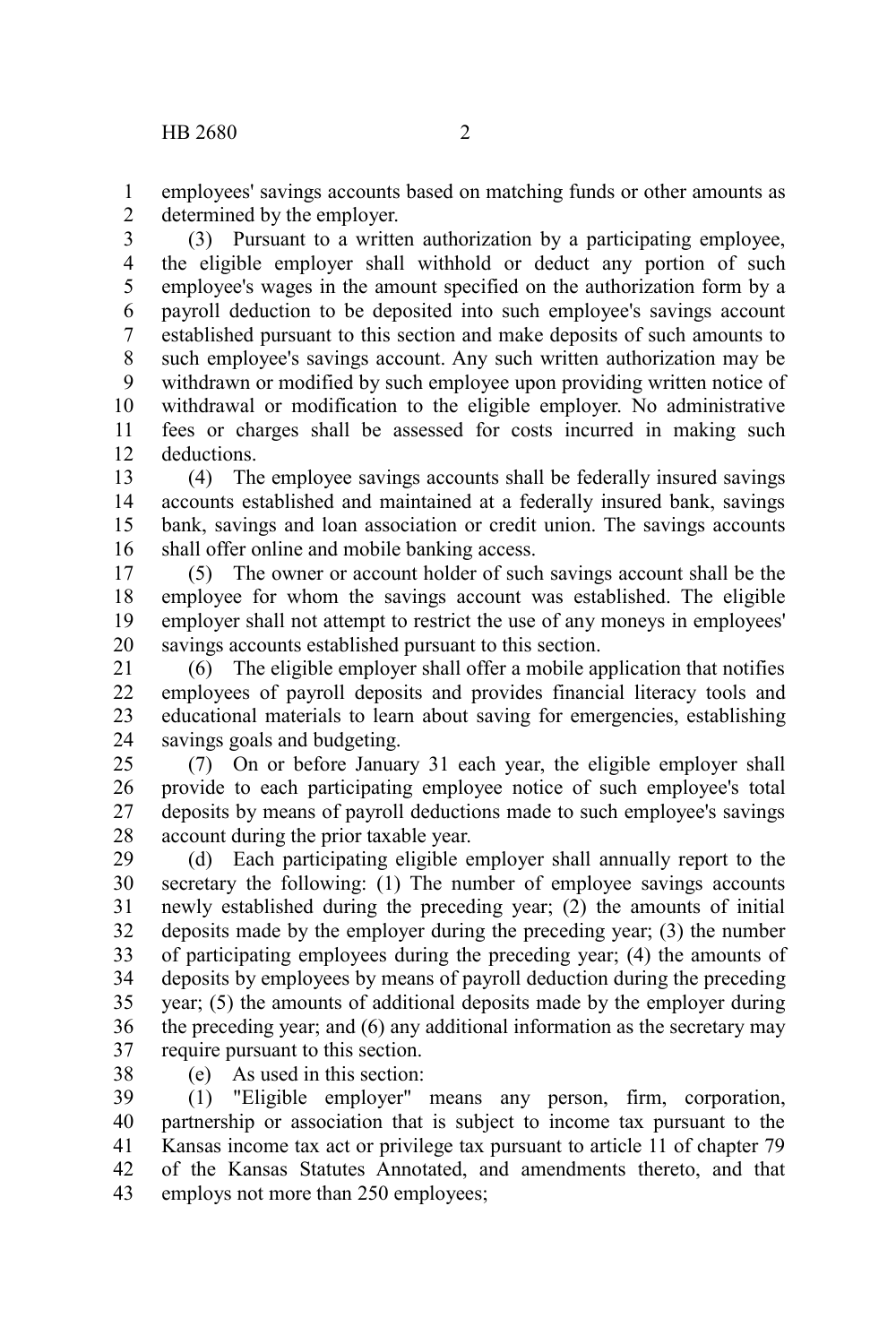(2) "program" means the Kansas employee emergency savings account program provided in this section; and 1 2

3

(3) "secretary" means the secretary of commerce.

4 5

(f) The secretary of commerce may adopt rules and regulations necessary to administer the provisions of this section.

New Sec. 2. (a) For taxable years 2023 through 2025, there shall be allowed a credit against the tax liability of a taxpayer imposed under the Kansas income tax act or the privilege tax liability of a taxpayer imposed upon a national banking association, state bank, trust company or savings and loan association pursuant article 11 of chapter 79 of the Kansas Statutes Annotated, and amendments thereto, in an amount equal to the sum of: 6 7 8 9 10 11 12

(1) 50% of initial deposits made during the taxable year by a taxpayer to employees' savings accounts established under the Kansas employee emergency savings account program pursuant to section 1, and amendments thereto; and 13 14 15 16

(2) 25% of additional deposits by matching funds or other amounts deposited as determined by the employer during the taxable year by a taxpayer to employees' savings accounts established under the Kansas employee emergency savings account program pursuant to section 1, and amendments thereto. 17 18 19 20 21

(b) For purposes of this section, the taxpayer shall be an eligible employer participating in the Kansas employee emergency savings account program pursuant to section 1, and amendments thereto. Amounts withheld or deducted by means of payroll deduction from employees' wages shall not be included as deposits of a taxpayer for purposes of this credit.  $22$ 23 24 25 26

(c) The amount of credit allowed each taxable year pursuant to subsection (a)(1) shall not exceed \$50 per employee savings account established during such taxable year. The amount of credit allowed each taxable year pursuant to subsection  $(a)(2)$  shall not exceed \$325 per employee participating in the program during such taxable year. 27 28 29 30 31

(d) If the total amount of such tax credit exceeds the taxpayer's income or privilege tax liability for such taxable year, such excess amount may be carried forward for deduction from the taxpayer's income or privilege tax liability in the next succeeding year or years for up to two taxable years immediately following the taxable year for which the credits were allowed. The credit shall not be refundable. The credit shall not be transferable. 32 33 34 35 36 37 38

(e) The taxpayer shall provide to the secretary of revenue any information as may be required by the secretary to administer the provisions of this section. 39 40 41

(f) The provisions of this section shall be a part of and supplemental to the Kansas income tax act. 42 43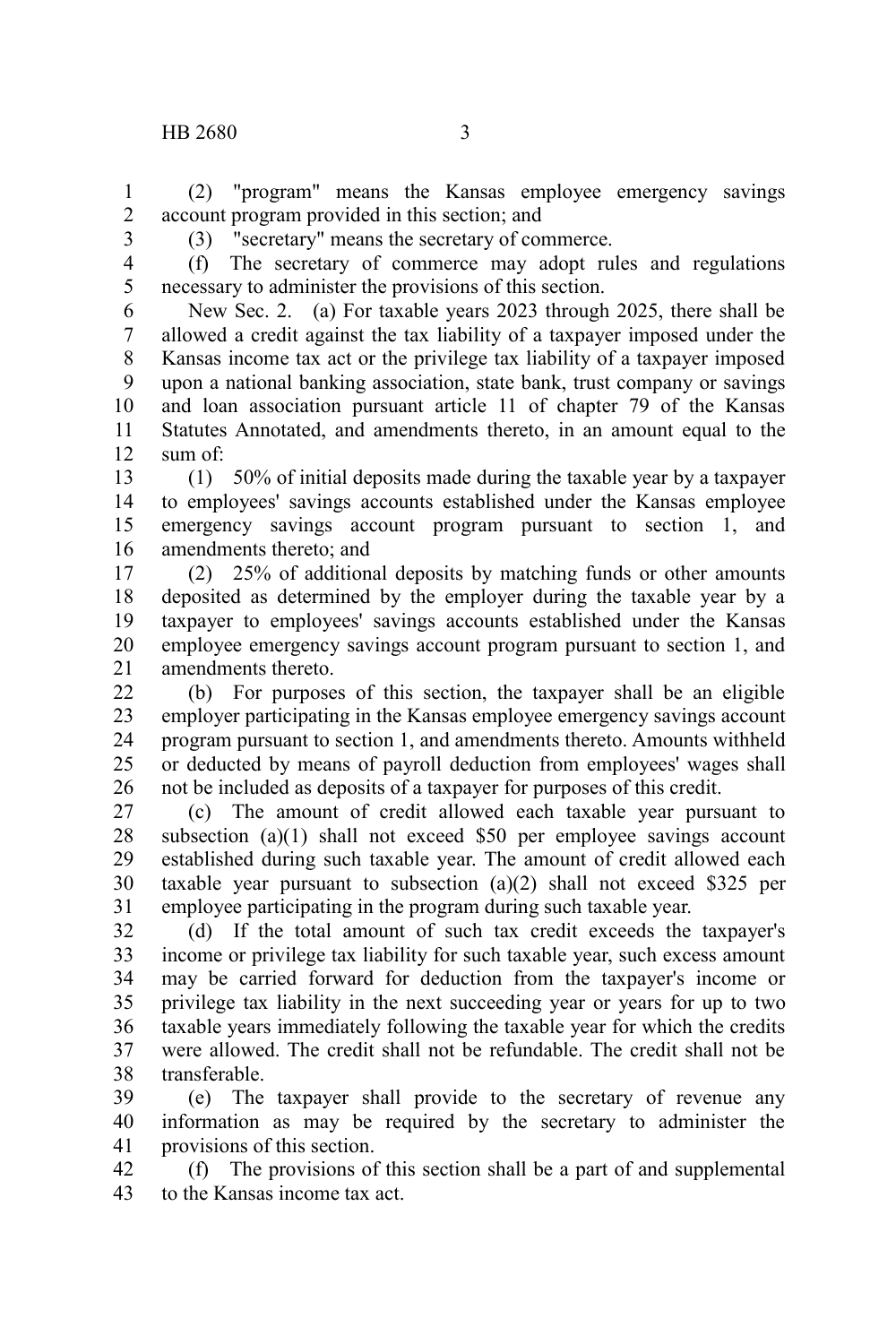Sec. 3. K.S.A. 2021 Supp. 79-32,117 is hereby amended to read as follows: 79-32,117. (a) The Kansas adjusted gross income of an individual means such individual's federal adjusted gross income for the taxable year, with the modifications specified in this section. 1 2 3 4

5

(b) There shall be added to federal adjusted gross income:

(i) Interest income less any related expenses directly incurred in the purchase of state or political subdivision obligations, to the extent that the same is not included in federal adjusted gross income, on obligations of any state or political subdivision thereof, but to the extent that interest income on obligations of this state or a political subdivision thereof issued prior to January 1, 1988, is specifically exempt from income tax under the laws of this state authorizing the issuance of such obligations, it shall be excluded from computation of Kansas adjusted gross income whether or not included in federal adjusted gross income. Interest income on obligations of this state or a political subdivision thereof issued after December 31, 1987, shall be excluded from computation of Kansas adjusted gross income whether or not included in federal adjusted gross income. 6 7 8 9 10 11 12 13 14 15 16 17 18

(ii) Taxes on or measured by income or fees or payments in lieu of income taxes imposed by this state or any other taxing jurisdiction to the extent deductible in determining federal adjusted gross income and not credited against federal income tax. This paragraph shall not apply to taxes imposed under the provisions of K.S.A. 79-1107 or 79-1108, and amendments thereto, for privilege tax year 1995, and all such years thereafter. 19 20 21 22 23 24 25

(iii) The federal net operating loss deduction, except that the federal net operating loss deduction shall not be added to an individual's federal adjusted gross income for tax years beginning after December 31, 2016. 26 27 28

(iv) Federal income tax refunds received by the taxpayer if the deduction of the taxes being refunded resulted in a tax benefit for Kansas income tax purposes during a prior taxable year. Such refunds shall be included in income in the year actually received regardless of the method of accounting used by the taxpayer. For purposes hereof, a tax benefit shall be deemed to have resulted if the amount of the tax had been deducted in determining income subject to a Kansas income tax for a prior year regardless of the rate of taxation applied in such prior year to the Kansas taxable income, but only that portion of the refund shall be included as bears the same proportion to the total refund received as the federal taxes deducted in the year to which such refund is attributable bears to the total federal income taxes paid for such year. For purposes of the foregoing sentence, federal taxes shall be considered to have been deducted only to the extent such deduction does not reduce Kansas taxable income below zero. 29 30 31 32 33 34 35 36 37 38 39 40 41 42 43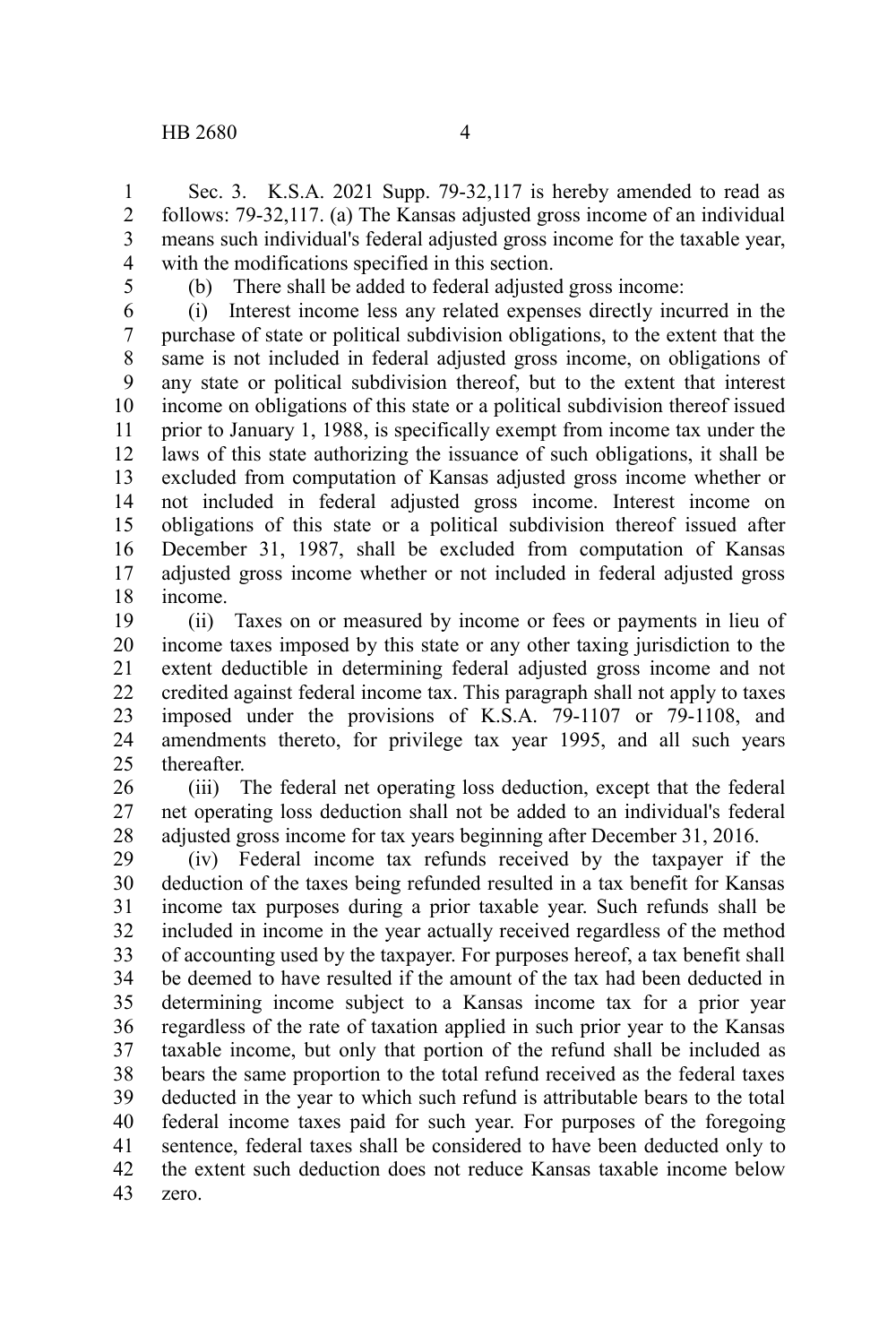(v) The amount of any depreciation deduction or business expense deduction claimed on the taxpayer's federal income tax return for any capital expenditure in making any building or facility accessible to the handicapped, for which expenditure the taxpayer claimed the credit allowed by K.S.A. 79-32,177, and amendments thereto. 1 2 3 4 5

(vi) Any amount of designated employee contributions picked up by an employer pursuant to K.S.A. 12-5005, 20-2603, 74-4919 and 74-4965, and amendments thereto. 6 7 8

(vii) The amount of any charitable contribution made to the extent the same is claimed as the basis for the credit allowed pursuant to K.S.A. 79- 32,196, and amendments thereto. 9 10 11

(viii) The amount of any costs incurred for improvements to a swine facility, claimed for deduction in determining federal adjusted gross income, to the extent the same is claimed as the basis for any credit allowed pursuant to K.S.A. 79-32,204, and amendments thereto. 12 13 14 15

(ix) The amount of any ad valorem taxes and assessments paid and the amount of any costs incurred for habitat management or construction and maintenance of improvements on real property, claimed for deduction in determining federal adjusted gross income, to the extent the same is claimed as the basis for any credit allowed pursuant to K.S.A. 79-32,203, and amendments thereto. 16 17 18 19 20 21

(x) Amounts received as nonqualified withdrawals, as defined by K.S.A. 75-643, and amendments thereto, if, at the time of contribution to a family postsecondary education savings account, such amounts were subtracted from the federal adjusted gross income pursuant to K.S.A. 79-  $32,117(c)(xv)$ , and amendments thereto, or if such amounts are not already included in the federal adjusted gross income. 22 23 24 25 26 27

(xi) The amount of any contribution made to the same extent the same is claimed as the basis for the credit allowed pursuant to K.S.A. 74- 50,154, and amendments thereto. 28 29 30

(xii) For taxable years commencing after December 31, 2004, amounts received as withdrawals not in accordance with the provisions of K.S.A. 74-50,204, and amendments thereto, if, at the time of contribution to an individual development account, such amounts were subtracted from the federal adjusted gross income pursuant to subsection  $(c)(xiii)$ , or if such amounts are not already included in the federal adjusted gross income. 31 32 33 34 35 36 37

(xiii) The amount of any expenditures claimed for deduction in determining federal adjusted gross income, to the extent the same is claimed as the basis for any credit allowed pursuant to K.S.A. 79-32,217 through 79-32,220 or 79-32,222, and amendments thereto. 38 39 40 41

(xiv) The amount of any amortization deduction claimed in determining federal adjusted gross income to the extent the same is 42 43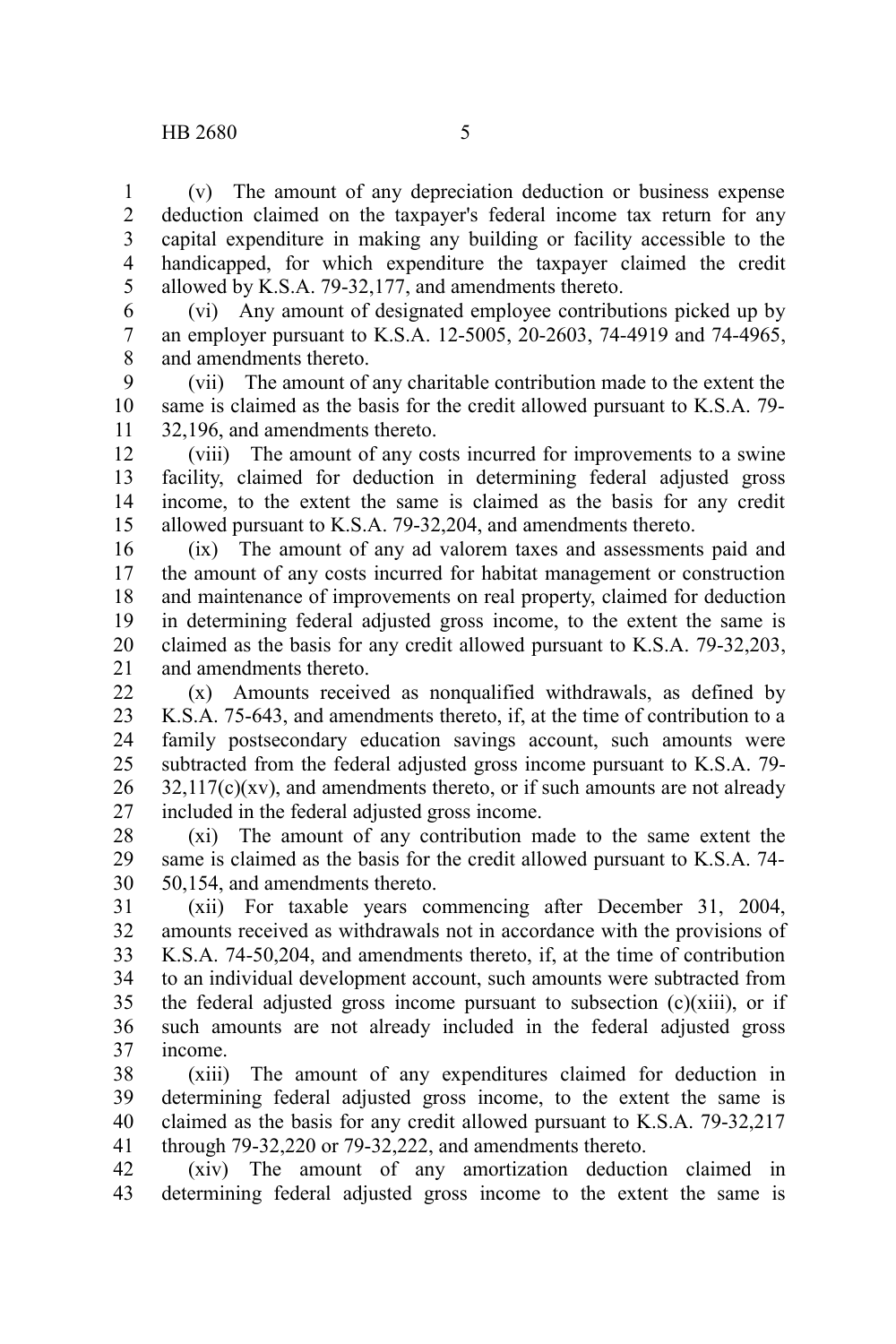claimed for deduction pursuant to K.S.A. 79-32,221, and amendments thereto. 1 2

(xv) The amount of any expenditures claimed for deduction in determining federal adjusted gross income, to the extent the same is claimed as the basis for any credit allowed pursuant to K.S.A. 79-32,223 through 79-32,226, 79-32,228 through 79-32,231, 79-32,233 through 79- 32,236, 79-32,238 through 79-32,241, 79-32,245 through 79-32,248 or 79- 32,251 through 79-32,254, and amendments thereto. 3 4 5 6 7 8

(xvi) The amount of any amortization deduction claimed in determining federal adjusted gross income to the extent the same is claimed for deduction pursuant to K.S.A. 79-32,227, 79-32,232, 79- 32,237, 79-32,249, 79-32,250 or 79-32,255, and amendments thereto. 9 10 11 12

(xvii) The amount of any amortization deduction claimed in determining federal adjusted gross income to the extent the same is claimed for deduction pursuant to K.S.A. 79-32,256, and amendments thereto. 13 14 15 16

(xviii) For taxable years commencing after December 31, 2006, the amount of any ad valorem or property taxes and assessments paid to a state other than Kansas or local government located in a state other than Kansas by a taxpayer who resides in a state other than Kansas, when the law of such state does not allow a resident of Kansas who earns income in such other state to claim a deduction for ad valorem or property taxes or assessments paid to a political subdivision of the state of Kansas in determining taxable income for income tax purposes in such other state, to the extent that such taxes and assessments are claimed as an itemized deduction for federal income tax purposes. 17 18 19 20 21 22 23 24 25 26

(xix) For taxable years beginning after December 31, 2012, and ending before January 1, 2017, the amount of any: (1) Loss from business as determined under the federal internal revenue code and reported from schedule C and on line 12 of the taxpayer's form 1040 federal individual income tax return; (2) loss from rental real estate, royalties, partnerships, S corporations, except those with wholly owned subsidiaries subject to the Kansas privilege tax, estates, trusts, residual interest in real estate mortgage investment conduits and net farm rental as determined under the federal internal revenue code and reported from schedule E and on line 17 of the taxpayer's form 1040 federal individual income tax return; and (3) farm loss as determined under the federal internal revenue code and reported from schedule F and on line 18 of the taxpayer's form 1040 federal income tax return; all to the extent deducted or subtracted in determining the taxpayer's federal adjusted gross income. For purposes of this subsection, references to the federal form 1040 and federal schedule C, schedule E, and schedule F, shall be to such form and schedules as they existed for tax year 2011, and as revised thereafter by the internal revenue 27 28 29 30 31 32 33 34 35 36 37 38 39 40 41 42 43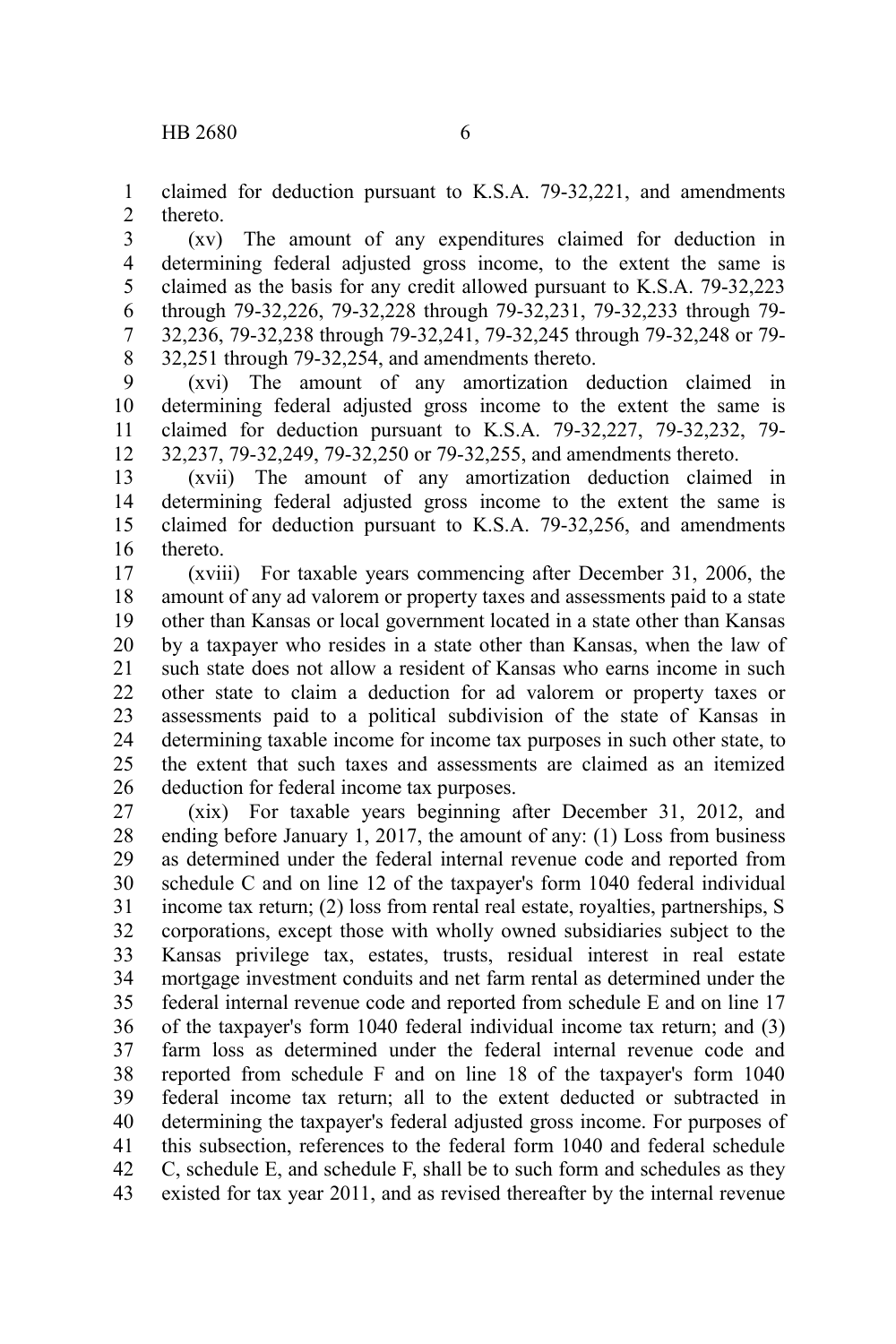service. 1

(xx) For taxable years beginning after December 31, 2012, and ending before January 1, 2017, the amount of any deduction for selfemployment taxes under section 164(f) of the federal internal revenue code as in effect on January 1, 2012, and amendments thereto, in determining the federal adjusted gross income of an individual taxpayer, to the extent the deduction is attributable to income reported on schedule C, E or F and on line 12, 17 or 18 of the taxpayer's form 1040 federal income tax return. 2 3 4 5 6 7 8 9

(xxi) For taxable years beginning after December 31, 2012, and ending before January 1, 2017, the amount of any deduction for pension, profit sharing, and annuity plans of self-employed individuals under section 62(a)(6) of the federal internal revenue code as in effect on January 1, 2012, and amendments thereto, in determining the federal adjusted gross income of an individual taxpayer. 10 11 12 13 14 15

(xxii) For taxable years beginning after December 31, 2012, and ending before January 1, 2017, the amount of any deduction for health insurance under section 162(l) of the federal internal revenue code as in effect on January 1, 2012, and amendments thereto, in determining the federal adjusted gross income of an individual taxpayer. 16 17 18 19 20

(xxiii) For taxable years beginning after December 31, 2012, and ending before January 1, 2017, the amount of any deduction for domestic production activities under section 199 of the federal internal revenue code as in effect on January 1, 2012, and amendments thereto, in determining the federal adjusted gross income of an individual taxpayer. 21 22 23 24 25

(xxiv) For taxable years commencing after December 31, 2013, that portion of the amount of any expenditure deduction claimed in determining federal adjusted gross income for expenses paid for medical care of the taxpayer or the taxpayer's spouse or dependents when such expenses were paid or incurred for an abortion, or for a health benefit plan, as defined in K.S.A. 65-6731, and amendments thereto, for the purchase of an optional rider for coverage of abortion in accordance with K.S.A. 40- 2,190, and amendments thereto, to the extent that such taxes and assessments are claimed as an itemized deduction for federal income tax purposes. 26 27 28 29 30 31 32 33 34 35

(xxv) For taxable years commencing after December 31, 2013, that portion of the amount of any expenditure deduction claimed in determining federal adjusted gross income for expenses paid by a taxpayer for health care when such expenses were paid or incurred for abortion coverage, a health benefit plan, as defined in K.S.A. 65-6731, and amendments thereto, when such expenses were paid or incurred for abortion coverage or amounts contributed to health savings accounts for such taxpayer's employees for the purchase of an optional rider for 36 37 38 39 40 41 42 43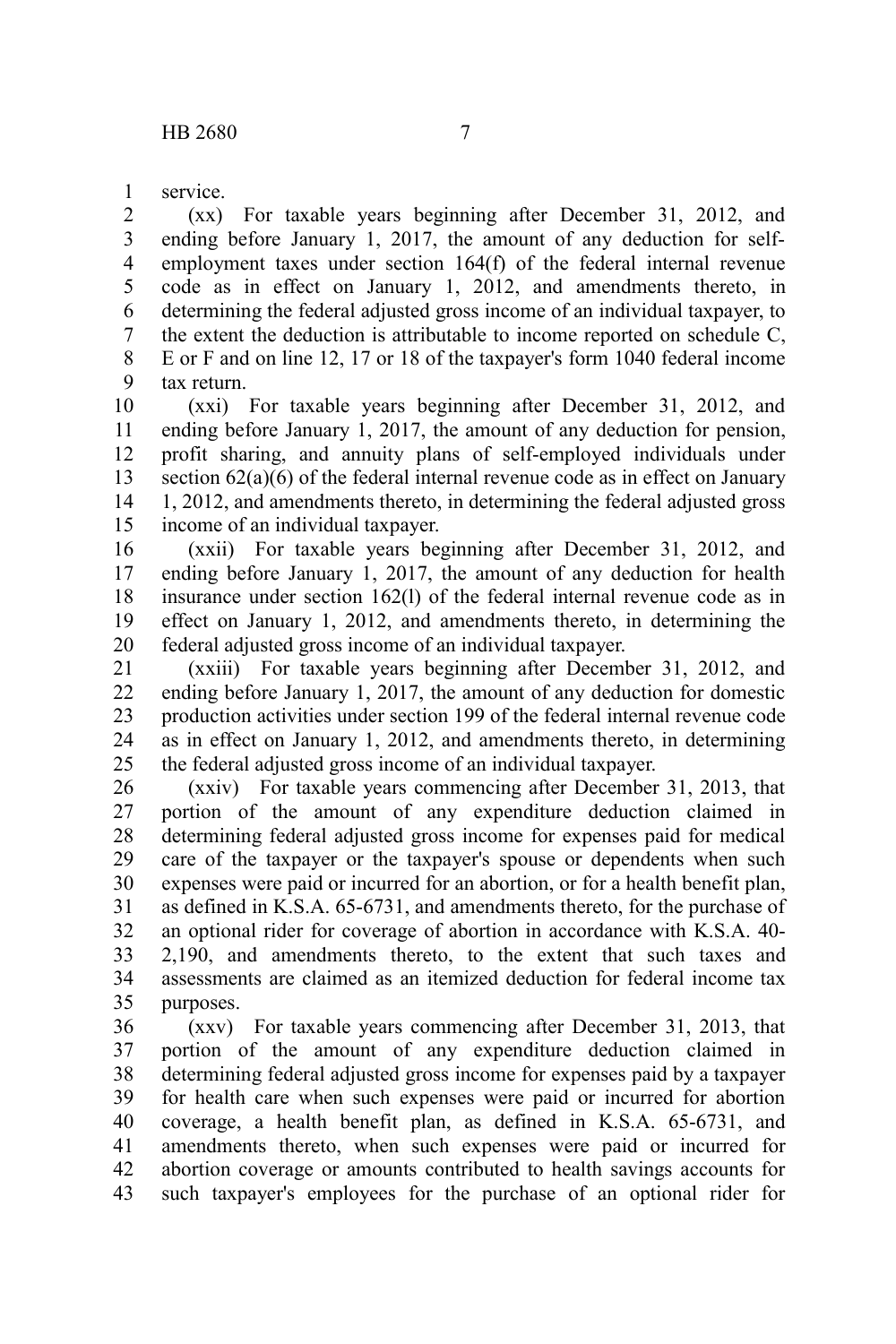coverage of abortion in accordance with K.S.A. 40-2,190, and amendments thereto, to the extent that such taxes and assessments are claimed as a deduction for federal income tax purposes. 1  $\mathcal{L}$ 3

(xxvi) For all taxable years beginning after December 31, 2016, the amount of any charitable contribution made to the extent the same is claimed as the basis for the credit allowed pursuant to K.S.A. 72-4357, and amendments thereto, and is also claimed as an itemized deduction for federal income tax purposes. 4 5 6 7 8

(xxvii) For all taxable years commencing after December 31, 2020, the amount deducted by reason of a carryforward of disallowed business interest pursuant to section 163(j) of the federal internal revenue code of 1986, as in effect on January 1, 2018. 9 10 11 12

13

(c) There shall be subtracted from federal adjusted gross income:

(i) Interest or dividend income on obligations or securities of any authority, commission or instrumentality of the United States and its possessions less any related expenses directly incurred in the purchase of such obligations or securities, to the extent included in federal adjusted gross income but exempt from state income taxes under the laws of the United States. 14 15 16 17 18 19

(ii) Any amounts received which are included in federal adjusted gross income but which are specifically exempt from Kansas income taxation under the laws of the state of Kansas. 20 21 22

(iii) The portion of any gain or loss from the sale or other disposition of property having a higher adjusted basis for Kansas income tax purposes than for federal income tax purposes on the date such property was sold or disposed of in a transaction in which gain or loss was recognized for purposes of federal income tax that does not exceed such difference in basis, but if a gain is considered a long-term capital gain for federal income tax purposes, the modification shall be limited to that portion of such gain which is included in federal adjusted gross income. 23 24 25 26 27 28 29 30

(iv) The amount necessary to prevent the taxation under this act of any annuity or other amount of income or gain which was properly included in income or gain and was taxed under the laws of this state for a taxable year prior to the effective date of this act, as amended, to the taxpayer, or to a decedent by reason of whose death the taxpayer acquired the right to receive the income or gain, or to a trust or estate from which the taxpayer received the income or gain. 31 32 33 34 35 36 37

(v) The amount of any refund or credit for overpayment of taxes on or measured by income or fees or payments in lieu of income taxes imposed by this state, or any taxing jurisdiction, to the extent included in gross income for federal income tax purposes. 38 39 40 41

(vi) Accumulation distributions received by a taxpayer as a beneficiary of a trust to the extent that the same are included in federal 42 43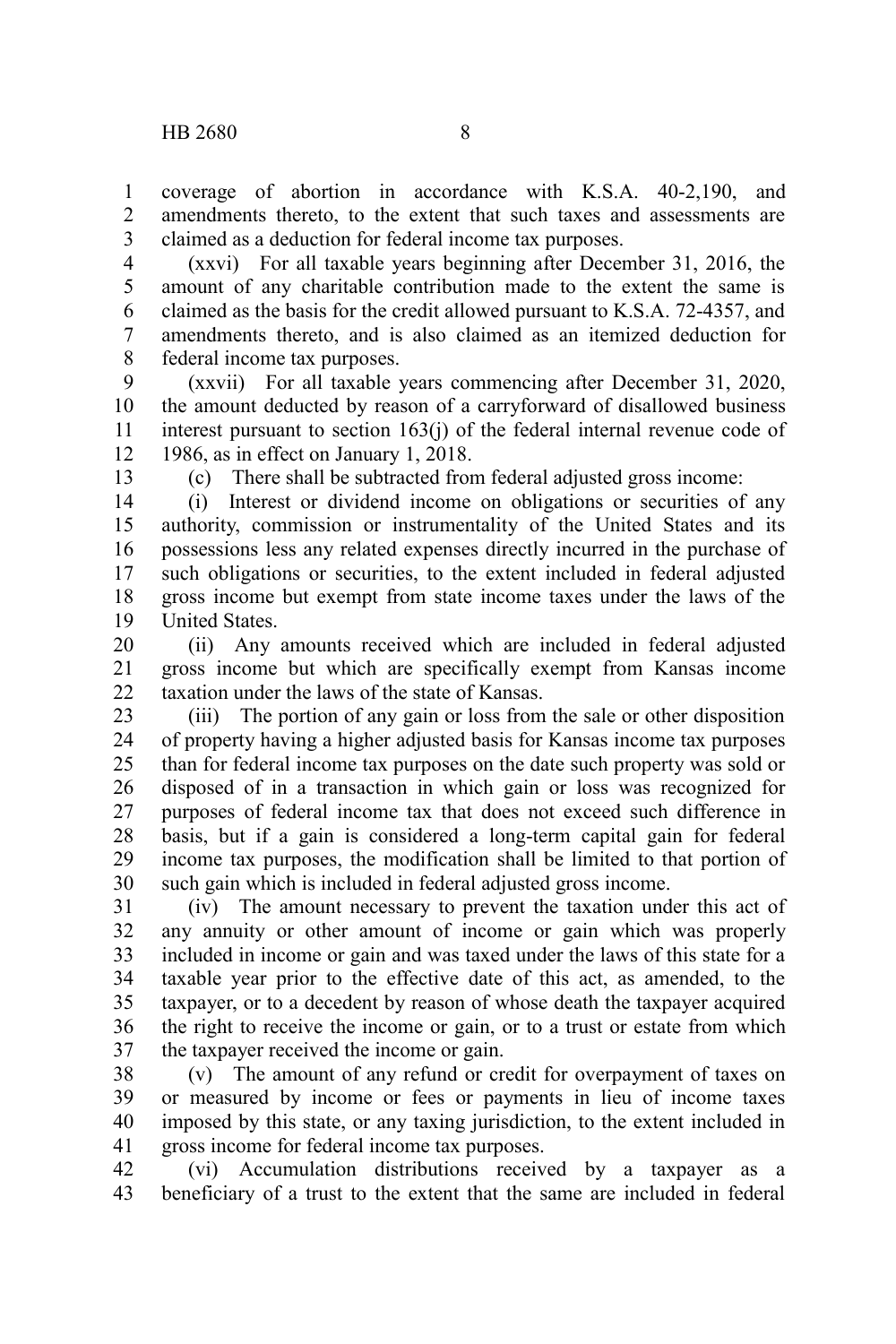adjusted gross income. 1

(vii) Amounts received as annuities under the federal civil service retirement system from the civil service retirement and disability fund and other amounts received as retirement benefits in whatever form which were earned for being employed by the federal government or for service in the armed forces of the United States. 2 3 4 5 6

(viii) Amounts received by retired railroad employees as a supplemental annuity under the provisions of 45 U.S.C. §§ 228b(a) and  $228c(a)(1)$  et seq. 7 8 9

(ix) Amounts received by retired employees of a city and by retired employees of any board of such city as retirement allowances pursuant to K.S.A. 13-14,106, and amendments thereto, or pursuant to any charter ordinance exempting a city from the provisions of K.S.A. 13-14,106, and amendments thereto. 10 11 12 13 14

(x) For taxable years beginning after December 31, 1976, the amount of the federal tentative jobs tax credit disallowance under the provisions of 26 U.S.C. § 280C. For taxable years ending after December 31, 1978, the amount of the targeted jobs tax credit and work incentive credit disallowances under 26 U.S.C. § 280C. 15 16 17 18 19

(xi) For taxable years beginning after December 31, 1986, dividend income on stock issued by Kansas venture capital, inc. 20 21

(xii) For taxable years beginning after December 31, 1989, amounts received by retired employees of a board of public utilities as pension and retirement benefits pursuant to K.S.A. 13-1246, 13-1246a and 13-1249, and amendments thereto. 22 23 24 25

(xiii) For taxable years beginning after December 31, 2004, amounts contributed to and the amount of income earned on contributions deposited to an individual development account under K.S.A. 74-50,201 et seq., and amendments thereto. 26 27 28 29

(xiv) For all taxable years commencing after December 31, 1996, that portion of any income of a bank organized under the laws of this state or any other state, a national banking association organized under the laws of the United States, an association organized under the savings and loan code of this state or any other state, or a federal savings association organized under the laws of the United States, for which an election as an S corporation under subchapter S of the federal internal revenue code is in effect, which accrues to the taxpayer who is a stockholder of such corporation and which is not distributed to the stockholders as dividends of the corporation. For taxable years beginning after December 31, 2012, and ending before January 1, 2017, the amount of modification under this subsection shall exclude the portion of income or loss reported on schedule E and included on line 17 of the taxpayer's form 1040 federal individual income tax return. 30 31 32 33 34 35 36 37 38 39 40 41 42 43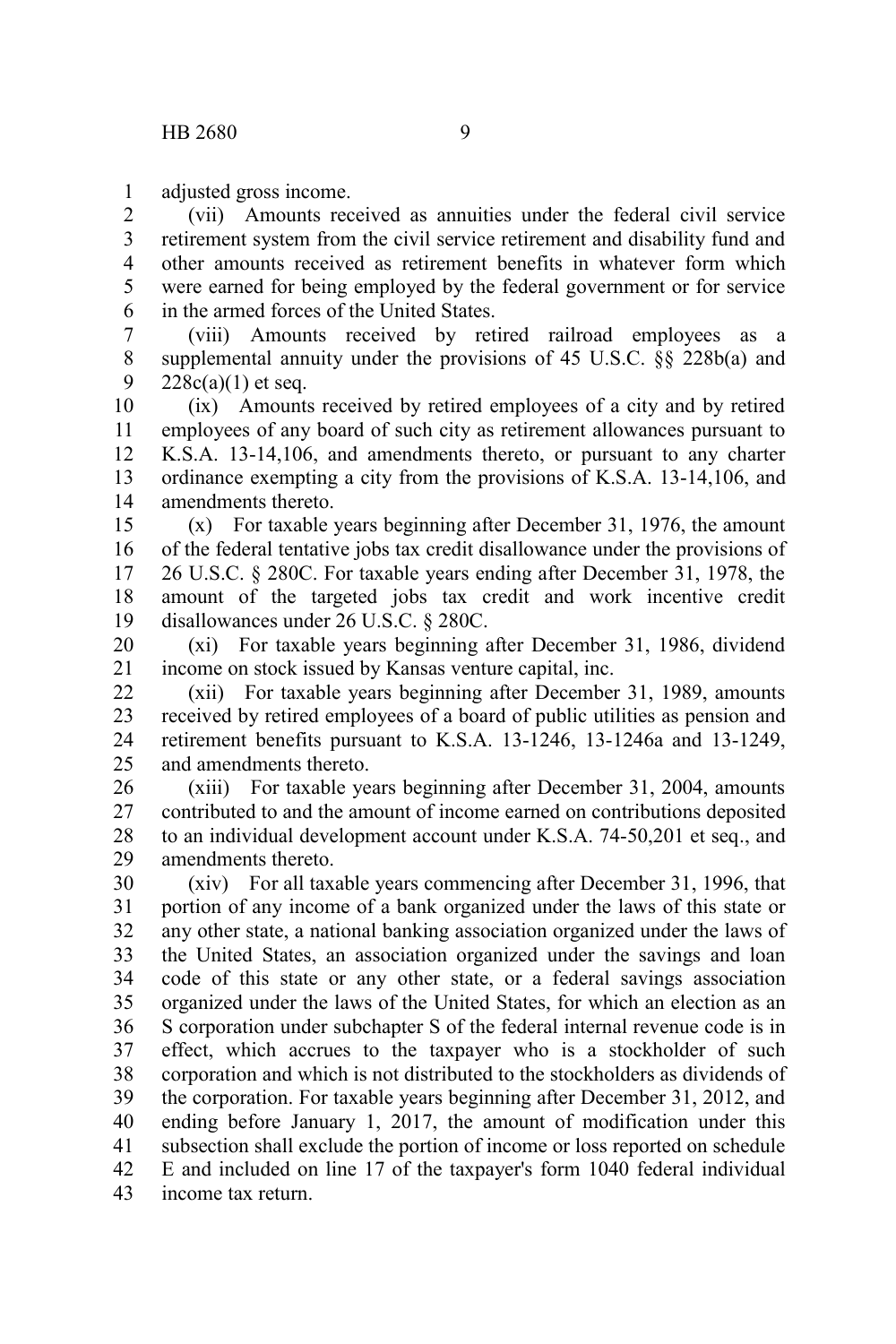(xv) For all taxable years beginning after December 31, 2017, the cumulative amounts not exceeding \$3,000, or \$6,000 for a married couple filing a joint return, for each designated beneficiary that are contributed to: (1) A family postsecondary education savings account established under the Kansas postsecondary education savings program or a qualified tuition program established and maintained by another state or agency or instrumentality thereof pursuant to section 529 of the internal revenue code of 1986, as amended, for the purpose of paying the qualified higher education expenses of a designated beneficiary; or (2) an achieving a better life experience (ABLE) account established under the Kansas ABLE savings program or a qualified ABLE program established and maintained by another state or agency or instrumentality thereof pursuant to section 529A of the internal revenue code of 1986, as amended, for the purpose of saving private funds to support an individual with a disability. The terms and phrases used in this paragraph shall have the meaning respectively ascribed thereto by the provisions of K.S.A. 75-643 and 75-652, and amendments thereto, and the provisions of such sections are hereby incorporated by reference for all purposes thereof. 1 2 3 4 5 6 7 8 9 10 11 12 13 14 15 16 17 18

(xvi) For all taxable years beginning after December 31, 2004, amounts received by taxpayers who are or were members of the armed forces of the United States, including service in the Kansas army and air national guard, as a recruitment, sign up or retention bonus received by such taxpayer as an incentive to join, enlist or remain in the armed services of the United States, including service in the Kansas army and air national guard, and amounts received for repayment of educational or student loans incurred by or obligated to such taxpayer and received by such taxpayer as a result of such taxpayer's service in the armed forces of the United States, including service in the Kansas army and air national guard. 19 20 21 22 23 24 25 26 27 28

(xvii) For all taxable years beginning after December 31, 2004, amounts received by taxpayers who are eligible members of the Kansas army and air national guard as a reimbursement pursuant to K.S.A. 48- 281, and amendments thereto, and amounts received for death benefits pursuant to K.S.A. 48-282, and amendments thereto, to the extent that such death benefits are included in federal adjusted gross income of the taxpayer. 29 30 31 32 33 34 35

(xviii) For the taxable year beginning after December 31, 2006, amounts received as benefits under the federal social security act which are included in federal adjusted gross income of a taxpayer with federal adjusted gross income of \$50,000 or less, whether such taxpayer's filing status is single, head of household, married filing separate or married filing jointly; and for all taxable years beginning after December 31, 2007, amounts received as benefits under the federal social security act which are included in federal adjusted gross income of a taxpayer with federal 36 37 38 39 40 41 42 43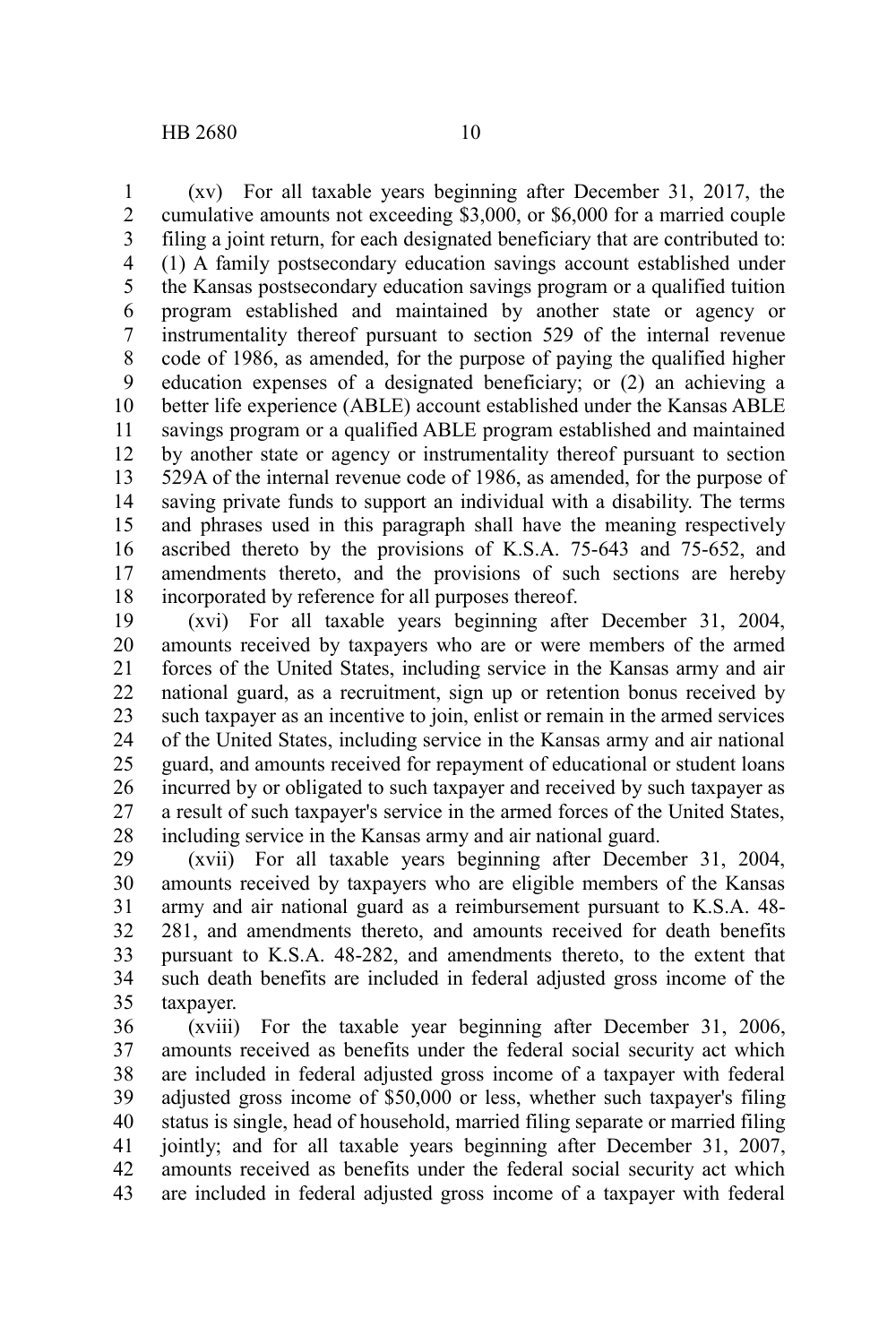adjusted gross income of \$75,000 or less, whether such taxpayer's filing status is single, head of household, married filing separate or married filing jointly. 1 2 3

(xix) Amounts received by retired employees of Washburn university as retirement and pension benefits under the university's retirement plan. 4 5

(xx) For taxable years beginning after December 31, 2012, and ending before January 1, 2017, the amount of any: (1) Net profit from business as determined under the federal internal revenue code and reported from schedule C and on line 12 of the taxpayer's form 1040 federal individual income tax return; (2) net income, not including guaranteed payments as defined in section 707(c) of the federal internal revenue code and as reported to the taxpayer from federal schedule K-1, (form 1065-B), in box 9, code F or as reported to the taxpayer from federal schedule K-1, (form 1065) in box 4, from rental real estate, royalties, partnerships, S corporations, estates, trusts, residual interest in real estate mortgage investment conduits and net farm rental as determined under the federal internal revenue code and reported from schedule E and on line 17 of the taxpayer's form 1040 federal individual income tax return; and (3) net farm profit as determined under the federal internal revenue code and reported from schedule F and on line 18 of the taxpayer's form 1040 federal income tax return; all to the extent included in the taxpayer's federal adjusted gross income. For purposes of this subsection, references to the federal form 1040 and federal schedule C, schedule E, and schedule F, shall be to such form and schedules as they existed for tax year 2011 and as revised thereafter by the internal revenue service. 6 7 8 9 10 11 12 13 14 15 16 17 18 19 20 21 22 23 24 25

(xxi) For all taxable years beginning after December 31, 2013, amounts equal to the unreimbursed travel, lodging and medical expenditures directly incurred by a taxpayer while living, or a dependent of the taxpayer while living, for the donation of one or more human organs of the taxpayer, or a dependent of the taxpayer, to another person for human organ transplantation. The expenses may be claimed as a subtraction modification provided for in this section to the extent the expenses are not already subtracted from the taxpayer's federal adjusted gross income. In no circumstances shall the subtraction modification provided for in this section for any individual, or a dependent, exceed \$5,000. As used in this section, "human organ" means all or part of a liver, pancreas, kidney, intestine, lung or bone marrow. The provisions of this paragraph shall take effect on the day the secretary of revenue certifies to the director of the budget that the cost for the department of revenue of modifications to the automated tax system for the purpose of implementing this paragraph will not exceed \$20,000. 26 27 28 29 30 31 32 33 34 35 36 37 38 39 40 41

(xxii) For taxable years beginning after December 31, 2012, and ending before January 1, 2017, the amount of net gain from the sale of: (1) 42 43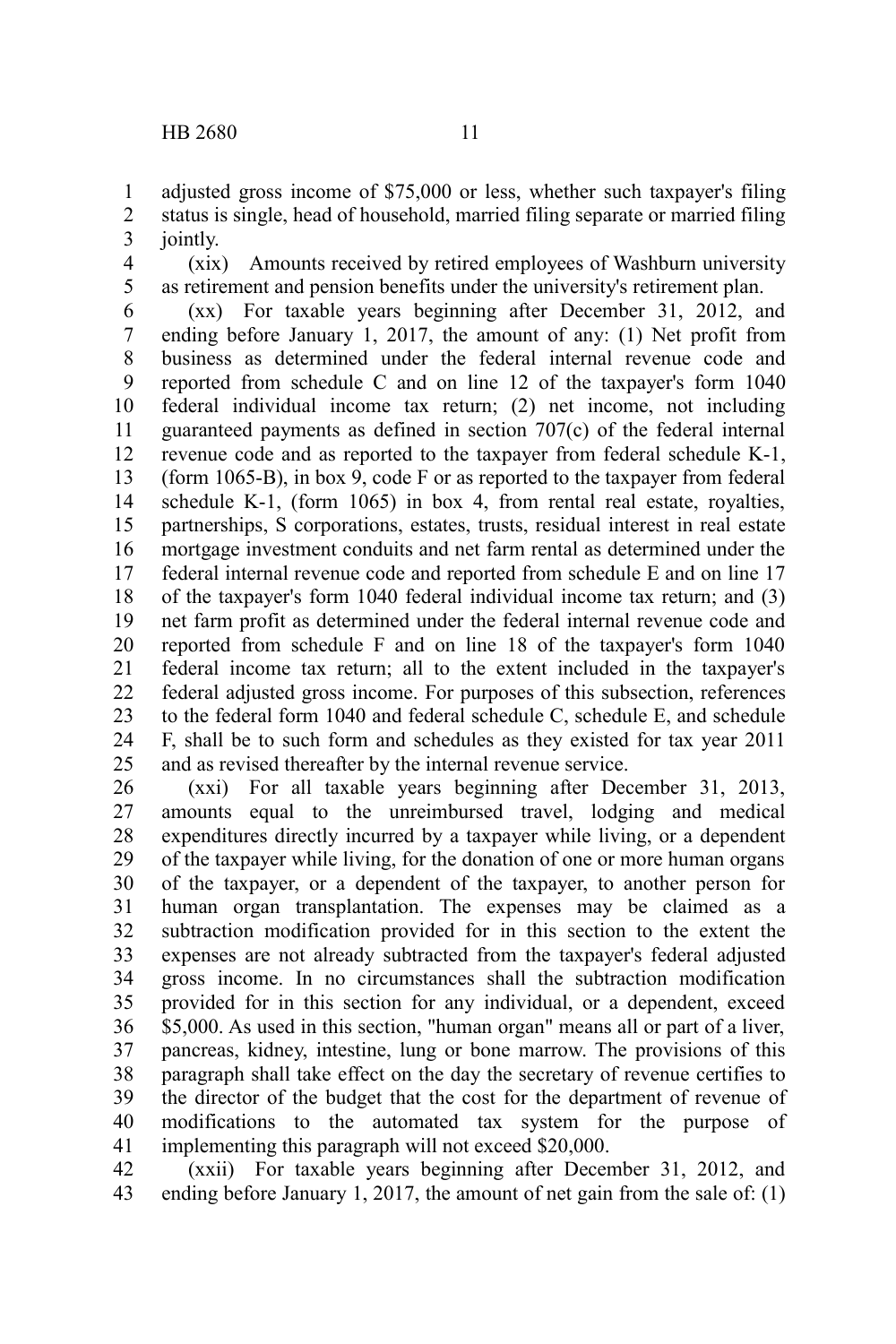Cattle and horses, regardless of age, held by the taxpayer for draft, breeding, dairy or sporting purposes, and held by such taxpayer for 24 months or more from the date of acquisition; and (2) other livestock, regardless of age, held by the taxpayer for draft, breeding, dairy or sporting purposes, and held by such taxpayer for 12 months or more from the date of acquisition. The subtraction from federal adjusted gross income shall be limited to the amount of the additions recognized under the provisions of subsection  $(b)(\overline{x}i\overline{x})$  attributable to the business in which the livestock sold had been used. As used in this paragraph, the term "livestock" shall not include poultry. 1 2 3 4 5 6 7 8 9 10

(xxiii) For all taxable years beginning after December 31, 2012, amounts received under either the Overland Park, Kansas police department retirement plan or the Overland Park, Kansas fire department retirement plan, both as established by the city of Overland Park, pursuant to the city's home rule authority. 11 12 13 14 15

(xxiv) For taxable years beginning after December 31, 2013, and ending before January 1, 2017, the net gain from the sale from Christmas trees grown in Kansas and held by the taxpayer for six years or more. 16 17 18

(xxv) For all taxable years commencing after December 31, 2020, 100% of global intangible low-taxed income under section 951A of the federal internal revenue code of 1986, before any deductions allowed under section 250(a)(1)(B) of such code. 19 20 21 22

(xxvi) For all taxable years commencing after December 31, 2020, the amount disallowed as a deduction pursuant to section 163(j) of the federal internal revenue code of 1986, as in effect on January 1, 2018. 23 24 25

(xxvii) For taxable years commencing after December 31, 2020, the amount disallowed as a deduction pursuant to section 274 of the federal internal revenue code of 1986 for meal expenditures shall be allowed to the extent such expense was deductible for determining federal income tax and was allowed and in effect on December 31, 2017. 26 27 28 29 30

*(xxviii) For taxable years 2023 through 2025, the cumulative amounts not exceeding \$1,500, or \$3,000 for a married couple filing a joint return, deposited by a taxpayer during the taxable year by means of payroll deduction from such taxpayer's wages to such taxpayer's employee savings account established under the Kansas employee emergency savings account program pursuant to section 1, and amendments thereto.* 31 32 33 34 35 36

(d) There shall be added to or subtracted from federal adjusted gross income the taxpayer's share, as beneficiary of an estate or trust, of the Kansas fiduciary adjustment determined under K.S.A. 79-32,135, and amendments thereto. 37 38 39 40

(e) The amount of modifications required to be made under this section by a partner which relates to items of income, gain, loss, deduction or credit of a partnership shall be determined under K.S.A. 79-32,131, and 41 42 43